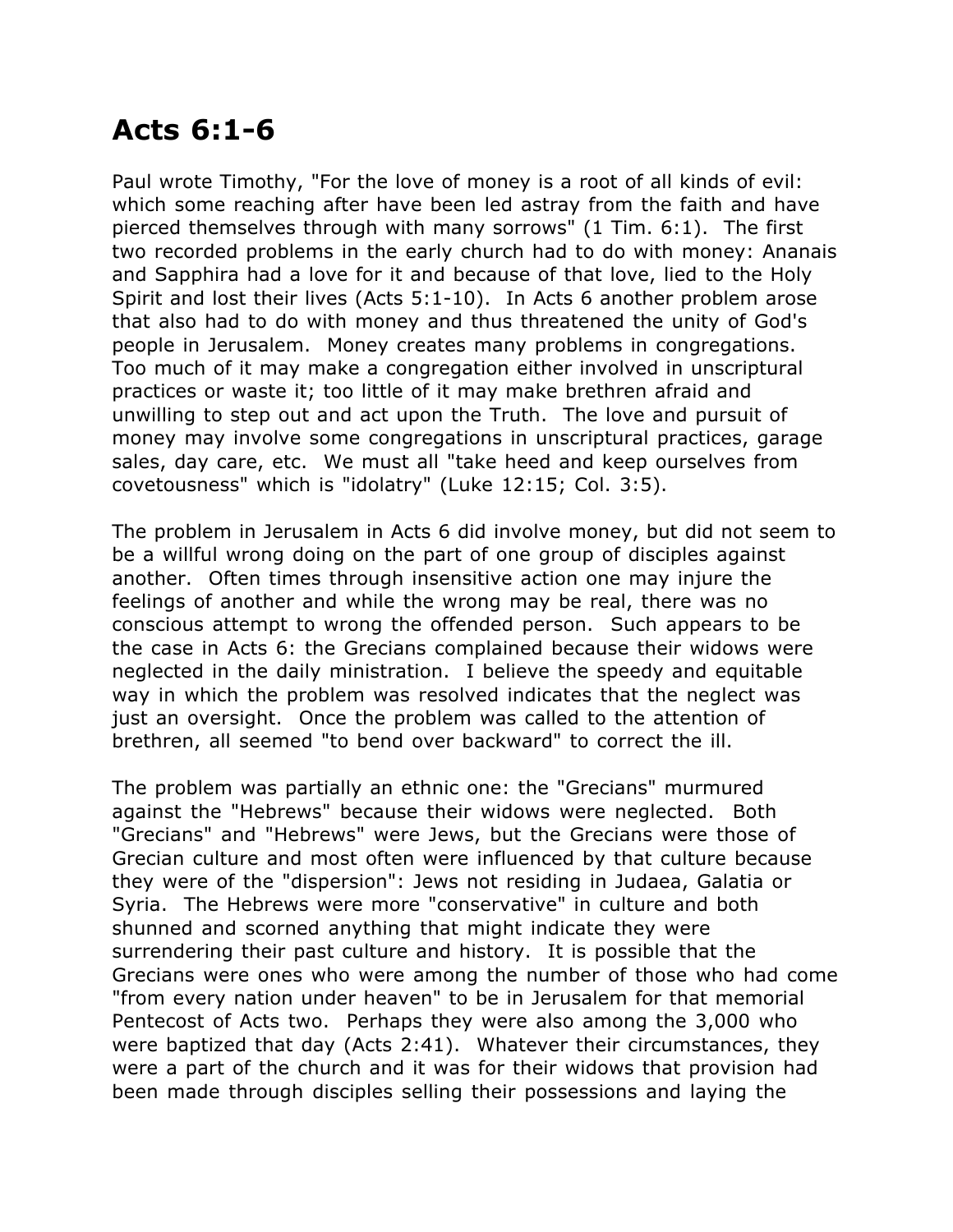money at the apostles' feet (Acts 4:34f).

We are urged to "let love of the brethren continue" (Heb. 13:1) and this means that when our brethren are in need, we help supply those needs. The scriptures teach that Christians both individually and collectively have an obligation to relieve saints' needs (Gal. 6:10; 1 Cor. 16:1f). Help for needy brethren was of two varieties in the first century. First, there was temporary relief that was given to fill the needs of an emergency (Acts 11:27-30; 1 Cor. 16:1f). Second, there was relief given on a permanent basis and for which certain qualifications were given that had to be met by those who would be enrolled in such a number (1 Tim. 5:9f). As to which category the "widows" of Acts 6 fit into the record does not reveal.

Problems in congregations do not need to be left unattended, that only aggravates and causes them to worsen. Minor problems can become major ones if brethren do not speedily act to resolve them. But of course, the apostles did not delay. Immediately they set about to correct the ill that troubled the brethren.

Calling the multitude of disciples to them they said: "It is not fit that we should leave the word of God and serve tables" (Acts 6:2). Sometimes spiritual matters are neglected because material concerns are allowed to take precedence. The apostles had their priorities right: others could serve tables as well as they. But, they were the Lord's witnesses to His Resurrection and His apostles to bear His gospel into all the world and not everyone could do this work. This latter responsibility far outweighed the former one.

Still, the former need was genuine and the apostles made provisions to see that it was met. "Look ye out from among yourselves seven men of good report and who are full of the Holy Ghost and of wisdom, whom we may appoint over this business. But we will continue steadfastly in prayer and ministry of the word" (Acts 6:3f). The whole multitude was pleased with the solution offered by the apostles and chose seven men: all whose names indicate they were from the complaining party! My, what confidence the Hebrews intrusted in the Grecians and what an awesome responsibility was imposed upon the Grecians. They would have to be doubly careful that the Hebrews' widows were as carefully attended to as the Grecians or the complaints would be reversed!

When the seven were chosen by the multitude they were set before the apostles, who prayed and then laid their hands upon them (Acts 6:6). Apostles had power to confer spiritual gifts to others by laying their